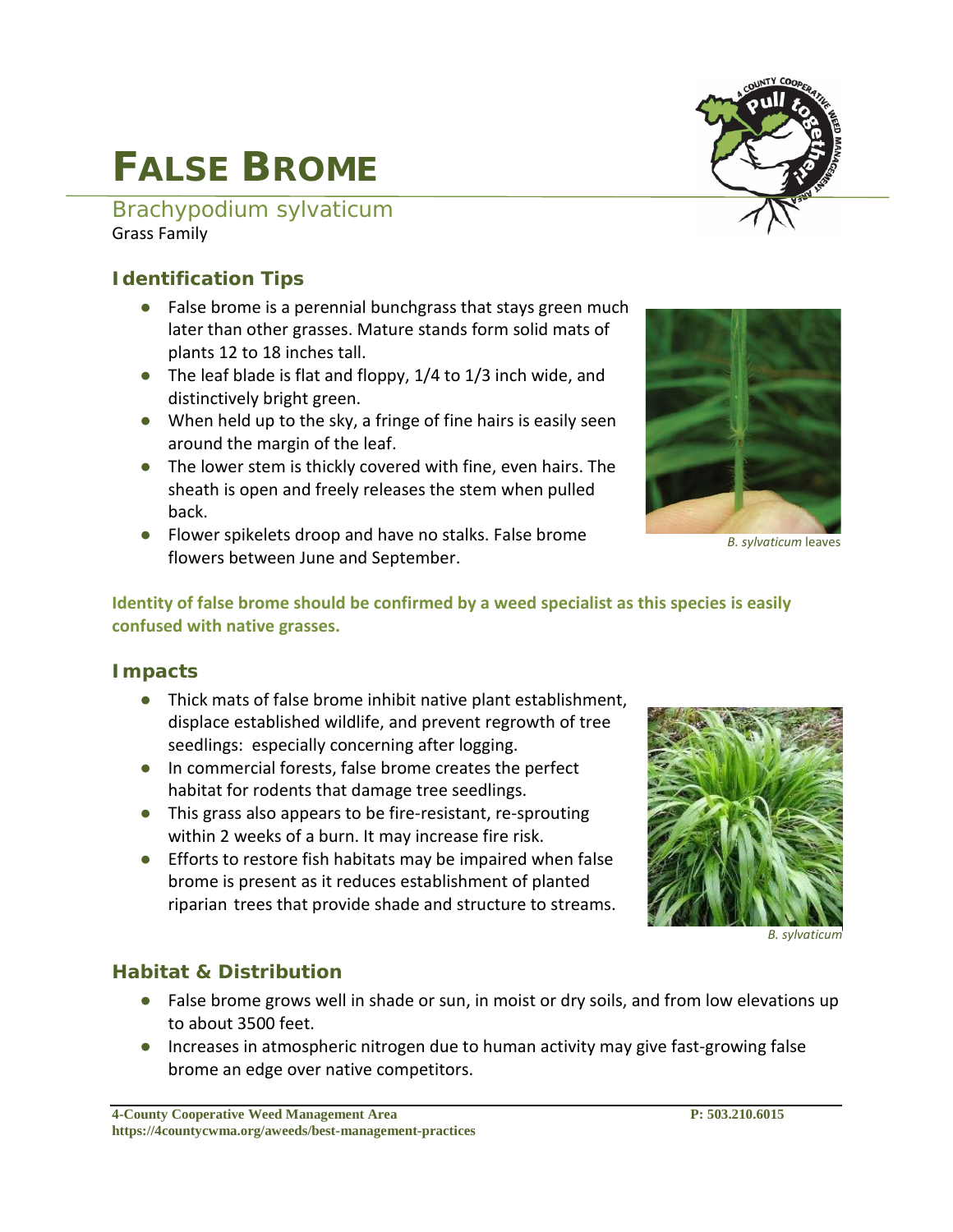#### **Reproduction & Spread**

- False brome reproduces through seed production, producing up to a couple hundred seeds per plant. Seeds appear to be fairly shortlived.
- Self-fertilization allows populations to establish from a small number of seeds.
- Awned seeds attach to animals, humans, and vehicles.
- While plants do not spread from rhizomes, false brome can re-sprout from stems or small root fragments when cut.



*B. sylvaticum* seed head

## **CONTROL INFORMATION**

#### **Integrated Pest Management**

- Integrated Pest Management (IPM) involves selecting from a range of possible control methods to match the management requirements of each specific site. The goal is to maximize effective control and to minimize negative environmental, economic, and recreational impacts.
- Use a multifaceted and adaptive approach. Select control methods reflecting the available time, funding, and labor of the participants, the land use goals, and the values of the community and landowners. Management will require dedication for a number of years and should allow flexibility in methods.

#### **Planning Considerations**

- Survey the area for weeds, set priorities, and select the best control method(s) for the site.
- Control practices should be selected to minimize soil disturbance. Minimizing disturbance prevents further infestations of weeds.
- Begin work on the perimeter of the infested areas first and move inward toward the core of the infestation.
- Monitor the site and continue to treat plants that germinate from the seed bank.
- Re-vegetate treatment area to improve ecosystem function and prevent new infestations.

#### **Early Detection and Prevention**

● Watch for new patches of this plant, especially in late summer or fall when other grasses are turning brown.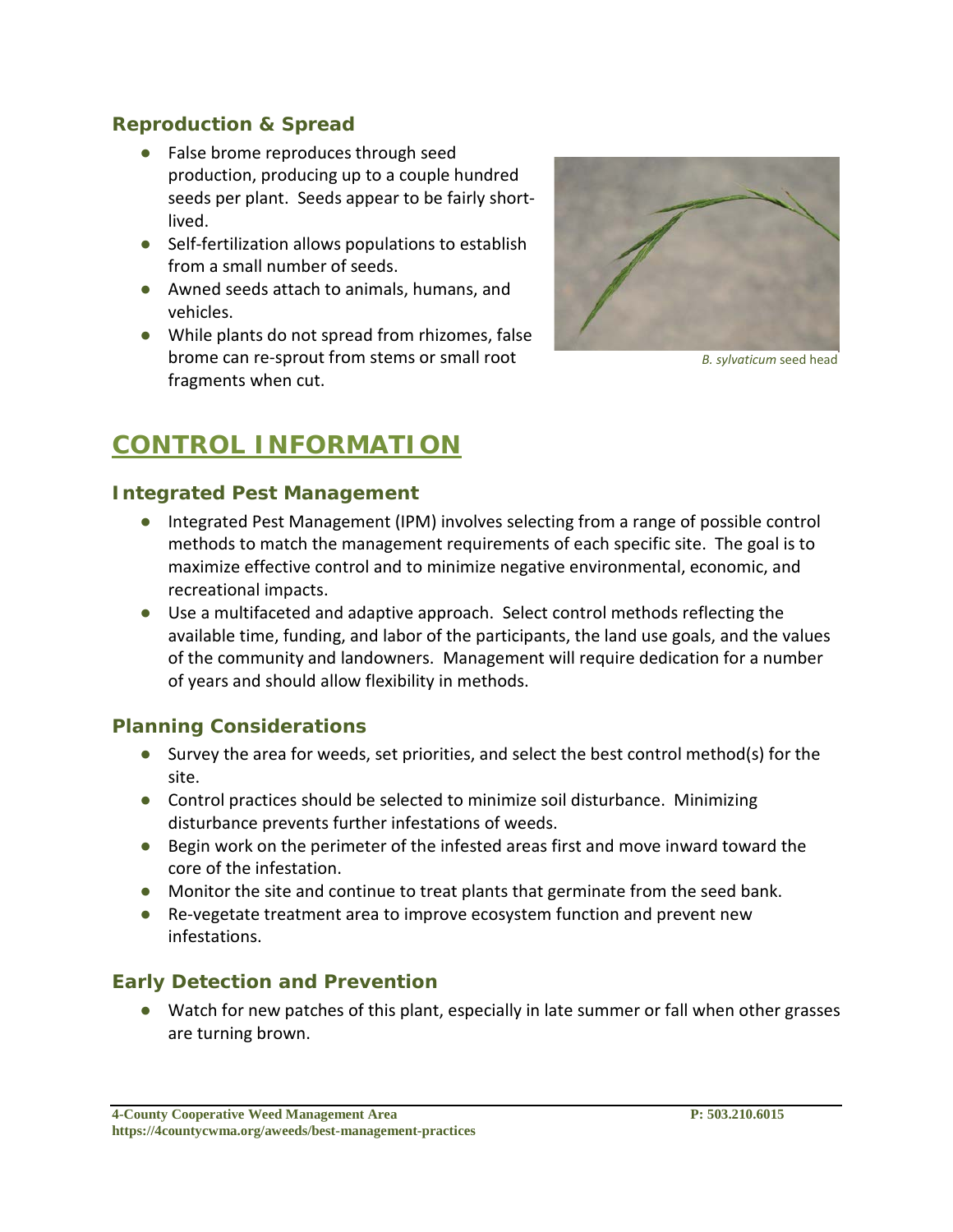- Prevent the additional spread of false brome by thoroughly cleaning tools, boots, and vehicles after working in or traveling through an infested area.
- Minimize soil disturbance from vehicles, machinery, and over-grazing to reduce areas where weeds may become established.
- After treatment, monitor and re-treat as necessary. Ensure any existing plants do not produce and release seed.

#### **Manual, Mechanical, & Cultural Control**

- Small, isolated patches can be dug out before they produce seed. Extreme care must be taken to ensure removal of all root fragments.
- Mowing alone appears to be ineffective, but mowing used as a pre-treatment to herbicide application can be effective. Mowing must be done before seeds become viable to exhaust the short-lived seed bank. If native or rare species are present, they should be allowed to go through the reproductive cycle, if possible, before mowing.
- Prescribed burning has not been an effective control method. In fact, false brome is frequently found in recently burned sites.
- Prevent the spread of invasive plants by thoroughly cleaning tools, boots, and vehicles (especially mowers) after working in or traveling through an infested area.

#### **Biological Control**

● There are no biological agents available at this time.

#### **Herbicide Control**

- Only apply herbicides at proper rates and for the site conditions or land usage specified on the label. **Follow all label directions** and wear recommended personal protective equipment (PPE).
- For control of large infestations, herbicide use may be effective either alone or in combination with mowing (see below).
- Monitor treated areas for missed or newly germinated plants.

### **Specific Herbicide Information**

Herbicides are described here by the active ingredient. Many commercial formulations are available containing specific active ingredients, but often are not formulated for use near aquatic sites. Always be sure to select an aquatically-approved herbicide and surfactant for use near water. **References to product names are for example only.** Directions for use may vary between brands.

- It's important to prevent seed set. If using an herbicide, either spray before seed set in spring/summer or mow before seed set and spray in late summer or fall when growth resumes.
- Infestations should be sprayed with a non-selective systemic herbicide such as **glyphosate** (e.g. Roundup) from spring through fall or after the rainy season begins in